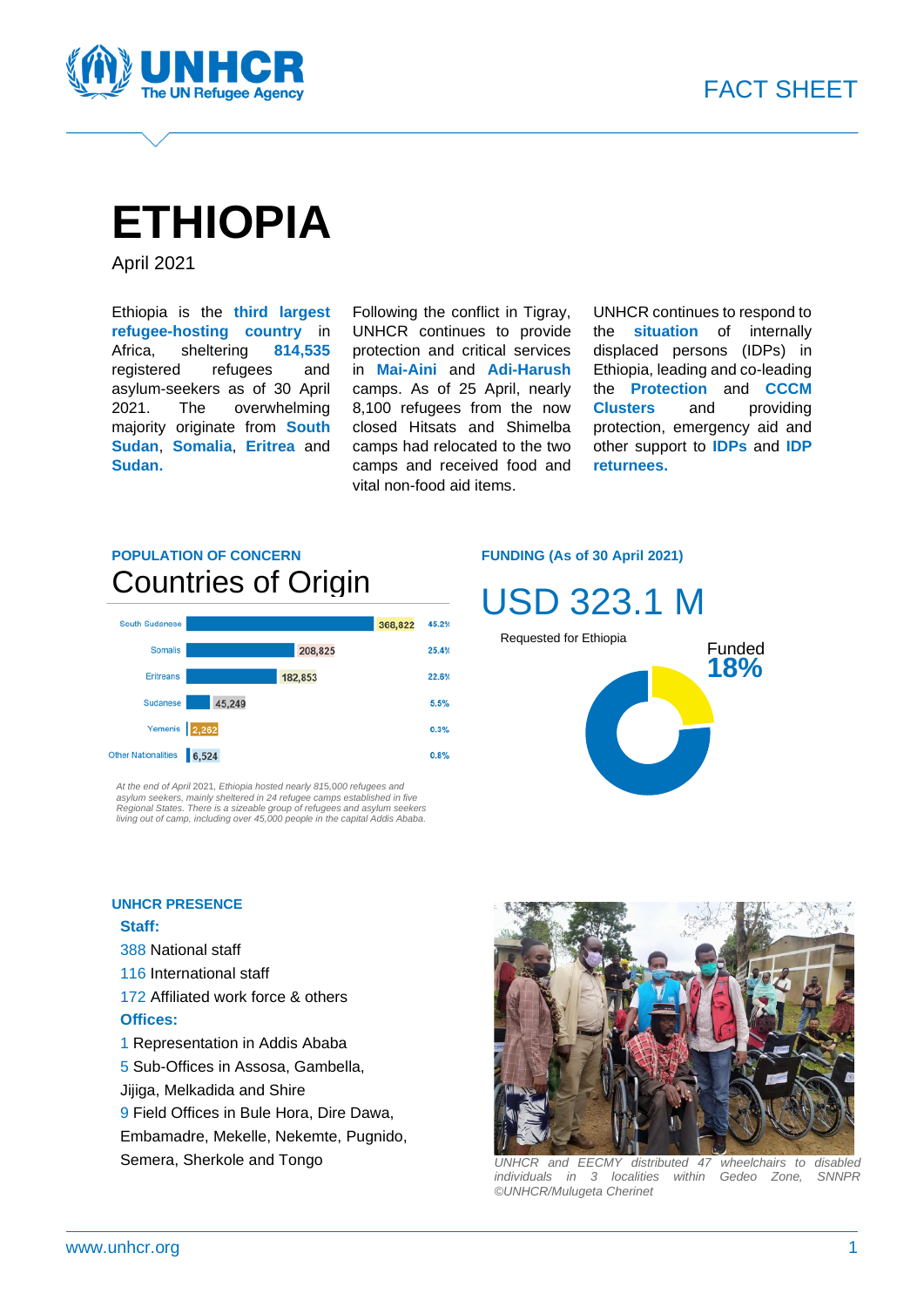

### Working with Partners

UNHCR's main government counterpart in the refugee response in Ethiopia is the Agency for Refugees and Returnees Affairs (ARRA). UNHCR also works closely with 57 humanitarian and development partners and is part of the Humanitarian Country Team, where refugee programmes are discussed strategically to ensure the needs of refugees are adequately presented and addressed across the UN System. UNHCR builds on well-established coordination fora, including the inter-sector Refugee Coordination Group together with national and regional sectorial working groups. Committed to pursuing refugee inclusion in national services and economies, as per the Global Compact on Refugees (GCR), UNHCR is furthering partnerships with Ethiopian line Ministries, regional and local authorities, development partners and the private sector.

### Main Activities

#### **Protection**

- Together with ARRA, UNHCR coordinates the delivery of protection and assistance for refugees and asylum-seekers in Ethiopia, as well as the promotion of solutions. It works to strengthen refugee protection through the expansion of improved community-based and multi-sectorial child protection and GBV programmes. Moreover, UNHCR works with government, national and international partners, including NGOs and UN agencies, to provide protection and assistance to IDPs and IDP returnees in different parts of the country.
- UNHCR also provides technical support to ARRA in the registration and status determination of new arrivals using an advanced biometric registration system (BIMS), which provides a more reliable means for the identification of refugees and asylum-seekers, thereby enhancing their protection.
- UNHCR is working with UNICEF on a model and transformative Blueprint partnership to secure refugee children a fair deal in line with the Global Compact on Refugees (GCR), and as reflected in the commitments made at the Global Refugee Forum (GRF). The main objectives of the Blueprint encompass strengthening existing national child protection systems, including those for birth registration; developing the capacity of national partners on refugee protection; and integrating refugee children into the national child protection systems.
- UNHCR is strongly committed to ensure consistent and effective communication with refugee communities. It is actively using refugee social media groups across the operation to communicate with refugee communities, particularly in the context of COVID-19 and the need to disseminate prevention messages on a regular basis.
- As part of the continued COVID-19 preventive measures, UNHCR set up a Protection Helpline for refugees and asylum seekers in Addis Ababa to continue to provide services related to protection, resettlement, access to asylum and refugee status determination. The helpline numbers have been disseminated to the communities in eight different languages through the various communication channels including social media and community-based structures.

#### **Durable Solutions**

Providing resettlement opportunities remains a top priority, as conditions for voluntary repatriation are unfavorable for most refugee nationalities in Ethiopia, and local integration programmes are yet to be put in place. In 2021, UNHCR's resettlement submission target so far is 2,335 individuals. By the end of April, 449 individuals were processed for Resettlement while 168 refugees departed to different countries. 197 individuals have been supported in family reunification cases. Refugees applying for UNICORE scholarships were supported as part of the Complementary Pathways throughout the month as refugee students compete for 43 scholarships to Italy.

#### **Shelter**

▪ Access to adequate shelter remains below the standard in all the refugee camps with only 46% of the camp-based refugee households living in adequate dwelling. UNHCR and its partners continue to improve the shelter coverage in all refugee camps including through the planned construction of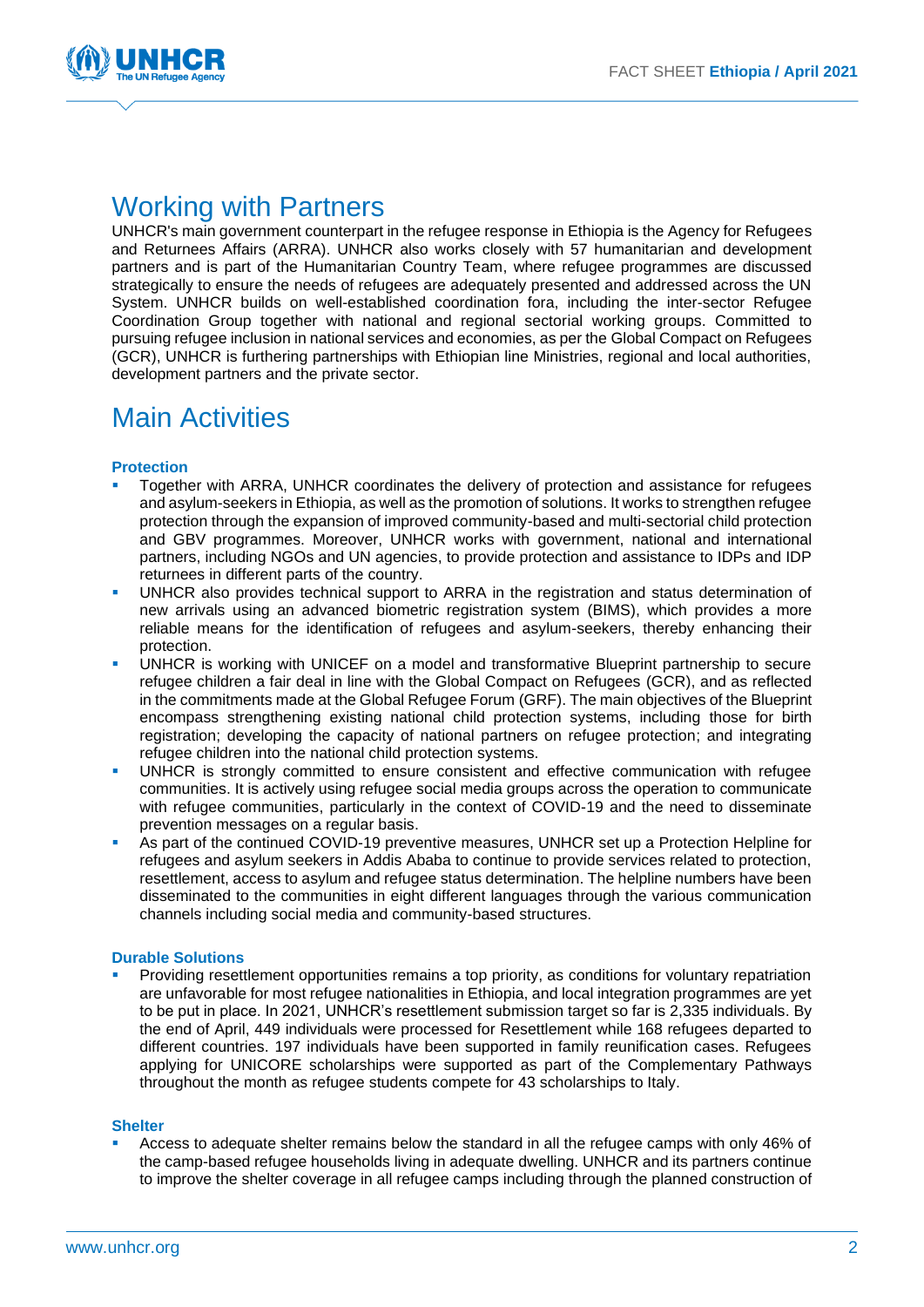

2,712 emergency shelters and 1,710 transitional shelters as well as the maintenance of 1,775 transitional shelters in 2021. The original plans were revised upwards in view of growing refugee arrivals from South Sudan and Somalia. So far, 1,400 emergency shelters have been put up, including 600 in Tigray, 535 in Gambella and 265 in Melkadida in response to the shelter needs of new arrivals as well as Eritrean refugees relocated to Adi-Harush and Mai-Aini from the now closed Hitsats and Shimelba camps.

#### **Education**

- Following the extended closures due to COVID-19 and the conflict in Tigray, the primary schools in Adi-Harush and Mai-Aini camps have reopened, taking in thousands of students for the first time in over a year. To date, a total of 164,631 refugee students are attending classes, including 48,841 in pre-primary, 105,101 in primary and 10,689 in secondary schools. 58 percent of them are females.
- However, meeting the minimum quidelines set by the Ministry of Education to curb the spread of coronavirus in the schools remains a challenge for most schools. Shift systems and alternate learning are being used as a temporary measure to maximize the use of available resources. Despite the good efforts, over 60% of all refugee schools in Ethiopia do not meet the standards of safe learning environments.

#### **Health**

- UNHCR, in collaboration with the Government of Ethiopia (GoE) and its partners, facilitates access to primary and emergency secondary and tertiary healthcare services for refugees and asylumseekers. It supports the operational costs of primary healthcare services in the different refugee camps, as well as the referral care costs for secondary and tertiary health services in regional and central referral facilities. In urban settings such as Addis Ababa, UNHCR covers the cost of medicines and investigations. As part of the prioritized group for COVID-19 vaccination, frontline health workers and refugees fulfilling the national prioritization criteria, including frontline healthcare workers, individuals aged 65 years and above and people with severe underlying conditions, are being vaccinated.
- UNHCR, together with ARRA, Regional Health Bureaus and other health partners continued to carry out prevention and response to COVID-19 in refugee camps and other locations sheltering refugees. Activities and action taken include risk communication and community engagement, service reorientation, training of health personnel, case identification, contact tracing and referrals, distribution of personal protective equipment (PPE) and essential medicines and materials to strengthen health services. UNHCR is also supporting the Inter-agency COVID-19 response to the IDP situation by providing PPE and sanitation materials, equipping isolation and quarantine centres and providing community sensitization.

#### **Food Security and Nutrition**

UNHCRs contributes to preventive and curative aspects of nutrition programmes through the Community-Based Management of Acute Malnutrition (CMAM) model. It monitors the nutrition status of refugees through Standardised Expanded Nutrition Survey (SENS) assessments and coordinates with partners in nutrition response programming. UNHCR works with the World Food Programme (WFP) on food distribution to ensure refugees have sufficient access to basic food. However, they continue to receive only about 84% of the minimum standard food ration of 2,100 kcal per person per day on average across refugee populations. This has kept the Global Acute Malnutrition (GAM) rate in most camps higher than the acceptable standards. UNHCR is advocating for additional resources, so that refugees can receive the minimum standard of food in-take per day.

#### **Water and Sanitation (WASH)**

UNHCR works with partners to provide access to clean water and sanitation and improve hygiene practices through hygiene awareness support to refugees and asylum-seekers. An average of 17 liters of water per person per day was provided across all the camps during the reporting month. However, in some camps, water supply was quite low averaging around 6-14 liters per person per day against the desired standard of 20 liters. This is due to fuel shortage in the country as well as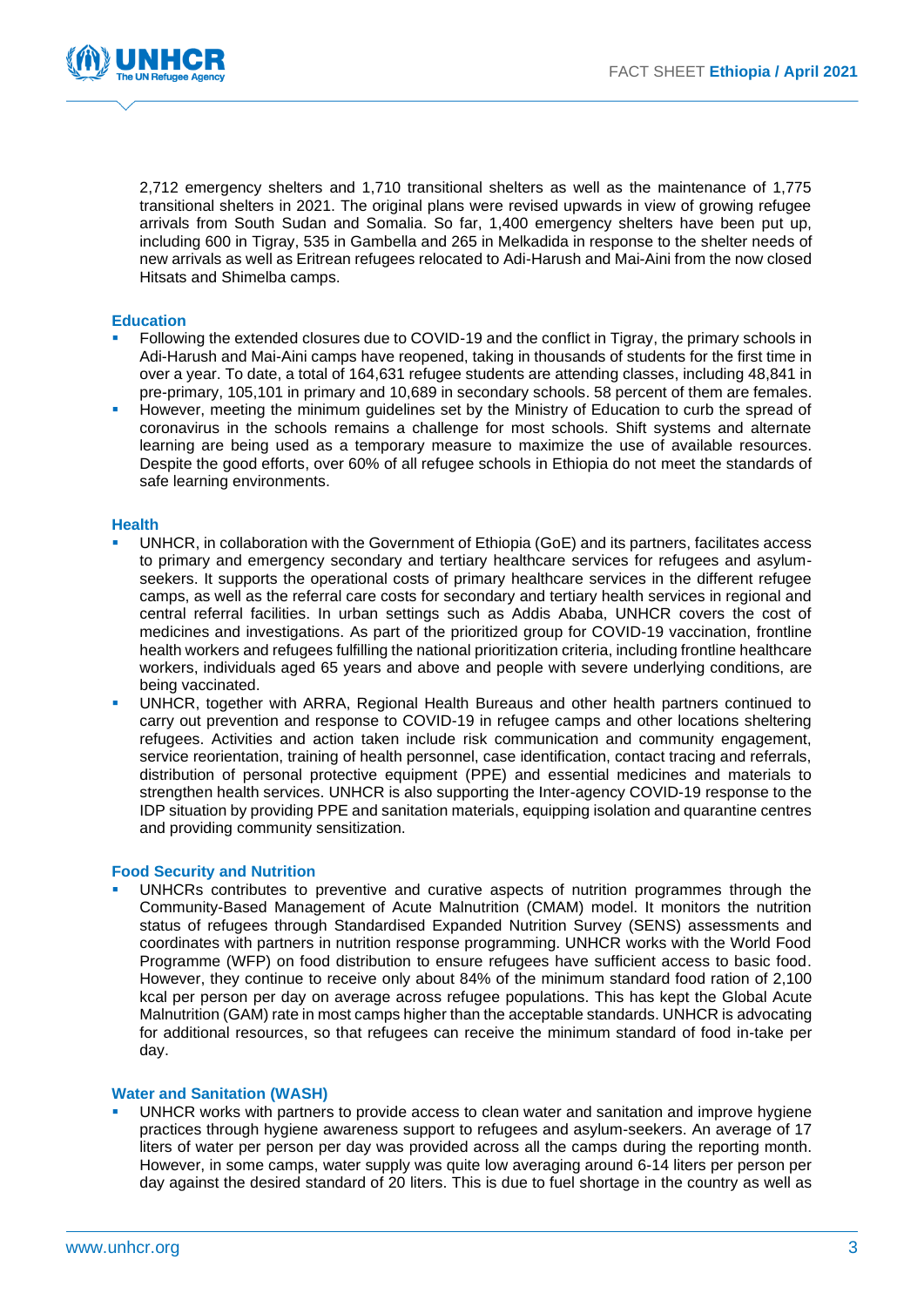

some system breakdown, reducing the capacity of some boreholes to pump enough water. UNHCR is prioritizing the strengthening and maintenance of essential water systems to provide the desired 20 liters of water per person per day across all camps.

COVID-19 prevention activities such as the provision of hand washing facilities with adequate water and soap as well as hygiene promotion activities continued to be strengthened in all refugee camps. The number of refugees per hygiene promoter stands at 1,054.

#### **Cash-Based Interventions (CBI)**

- UNHCR continues to provide monthly cash assistance to a small number of urban refugees in Addis Ababa (some 4,400 individuals) to cover their basic needs, with an additional amount for extra hygiene and sanitation support for the prevention of COVID-19. There are ongoing efforts to expand this assistance modality to the different refugee and IDP hosting areas in Ethiopia. UNHCR also advocates for provision of cash assistance to other vulnerable groups including to: a) the significant number of 'out-of-camp' refugees mainly in Addis Ababa, who previously sustained themselves by working in the informal sector and/or received remittances, but whose income has been severely impacted by the COVID-19 pandemic, b) Eritrean refugees who were recently displaced from Tigray to Addis Ababa and have since been living in challenging conditions.
- Following the piloting of cash assistance for shelter construction in two refugee camps -Awbare and Shedder- in Jijiga in 2019, UNHCR is working to scale up the intervention in the two camps and expand the same to other refugee hosting locations. CBI is also used to provide reintegration support to Ethiopian refugees who voluntarily return to their country. It will also be used to a limited extent to respond to the basic needs of IDPs in various locations.

#### **Access to Energy**

UNHCR continues to be part of the multi-actor partnerships working to improve refugees' access to energy for cooking, lighting, and other uses. The Energy and Environment Working Group (EEWG) is preparing a "Multi-actor National Cooking Fuel Strategy" guiding the implementation of access to sufficient, safe, sustainable and clean cooking energy to refugees and host communities'. In the first quarter of 2021, more than 46,000 pieces of briquettes and 310m3 of firewood were distributed for selected beneficiaries in camps in the Afar and Benishangul-Gumuz regions. While operationalization of five grid connected communal kitchens is underway in Afar, 500 locally produced cooking stoves have been distributed in the Melkadida camps using the Cash-Based Intervention (CBI) modality. The relevant Cooperative has installed one additional Solar Mini-grid in Kobe refugee camp to provide clean electricity to the market and small business centers. As part of environmental rehabilitation and natural resource management, seedling preparations and nursery site development are underway to plant multipurpose trees across all refugee and host community areas in the upcoming rainy season.

#### **Community Empowerment and Self-Reliance**

- UNHCR has partnered with the Federal Cooperative Agency (FCA) to explore possible entry points for the inclusion of refugees into primary cooperative structures. Last month, both agencies undertook a joint field mission to Melkadida in the Somali region to assess the viability of existing cooperative structures that are supported by livelihoods projects funded by IKEA Foundation. UNHCR, ARRA and the FCA will work towards developing a national guiding framework to formally accommodate refugees into primary cooperative structures in line with the provisions of the refugee proclamation which grants refugees the right to work in recognized employment pathways. High-level engagements with ARRA, relevant federal level line ministries and the Somali regional government will be undertaken to formalize land lease arrangements in accordance with Article 26(5) of the refugee proclamation. The lease agreements will be negotiated between the woreda administration or individual host community members with land holding rights and the nine cooperatives that are composed of refugees and host communities.
- UNHCR has also engaged the Organization for Women in Self Employment (WISE), to implement an employment linkage and medium and small enterprises (MSE) start up challenge fund for urban refugees and host communities. This initiative aims to strengthen support functions around employment linkages and MSEs business development services and will benefit urban refugees